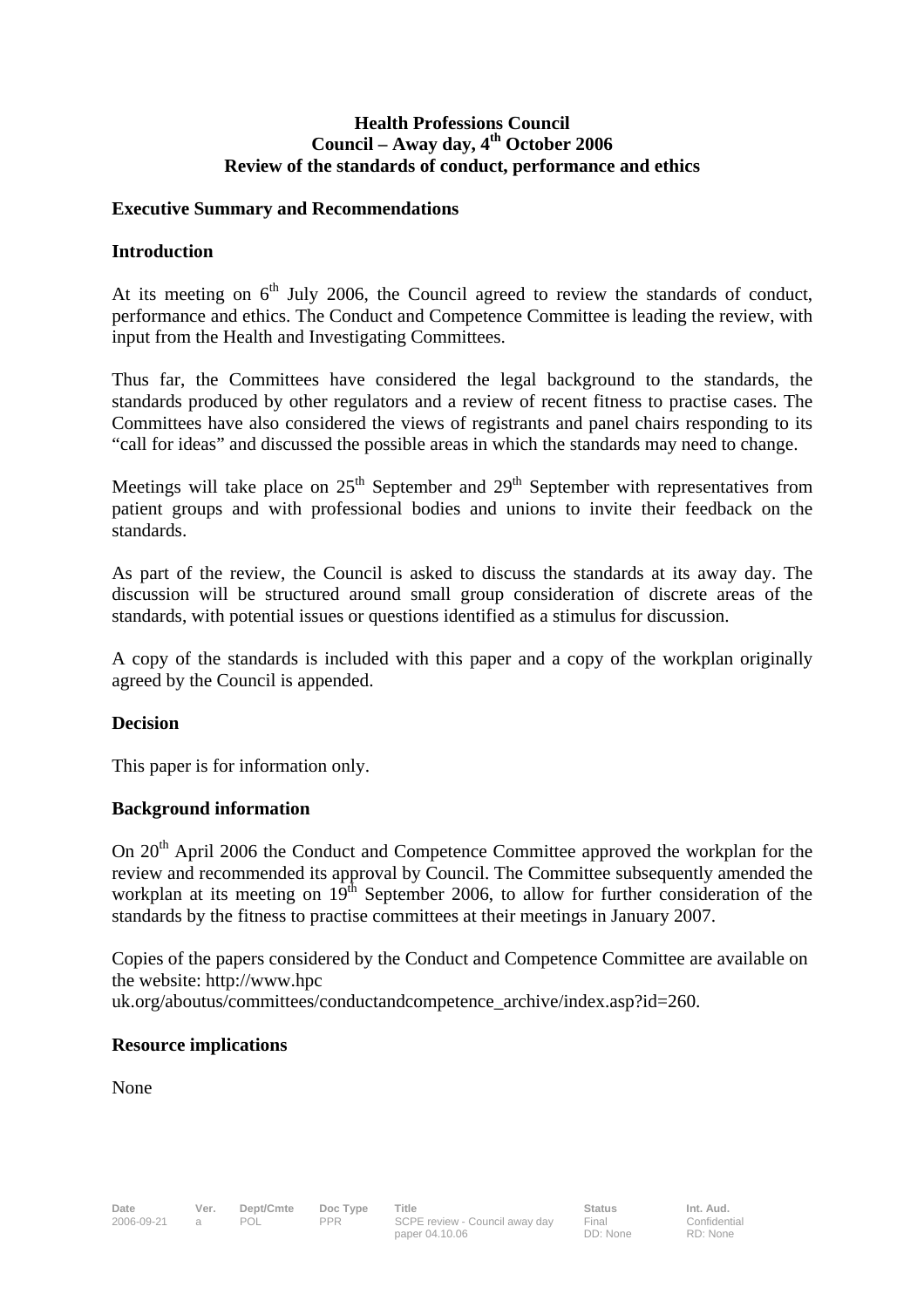# **Financial implications**

None

## **Background papers**

None

## **Appendices**

Appendix 1: Review workplan

## **Date of paper**

22nd September 2006

Date **Status** Ver. Dept/Cmte Doc Type Title **Status** Status Int. Aud. 2006-09-21 a POL PPR SCPE review - Council away day paper 04.10.06

Final DD: None **Confidential** RD: None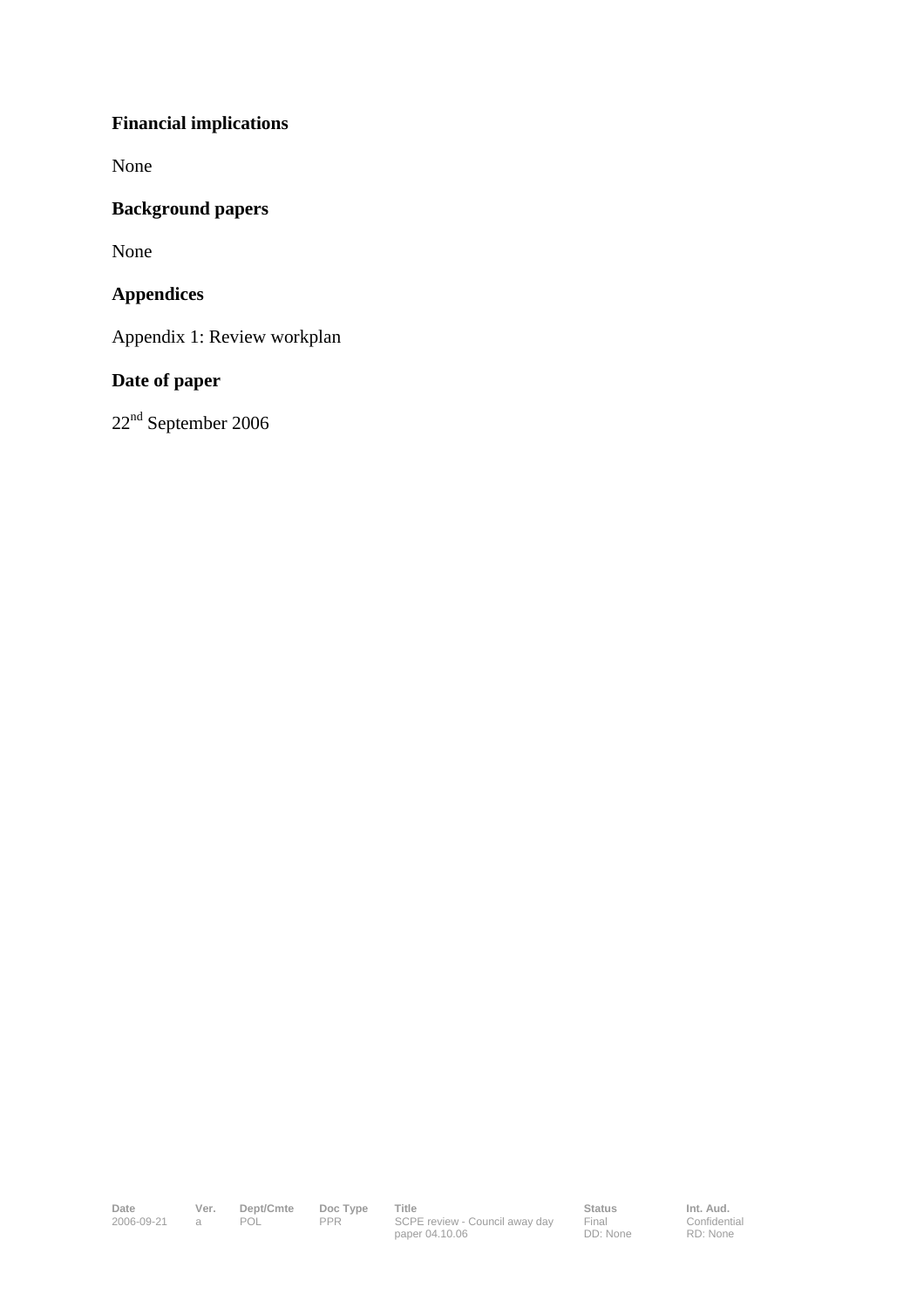## **Appendix 1**

## **Review of the standards of conduct, performance and ethics: Work plan**

## **1. Terms of Reference**

To review the Standards of conduct, performance and ethics to make sure that they:

(i) assist in HPC's primary role to protect the public;

(ii) conform to public expectations of health professionals;

(iii) are suitably generic so that they are relevant to registrants of all 13 professions;

(iv) are appropriate to the situations faced by registrants; and

(v) are easily understood by registrants, members of the public and other stakeholders.

The standards are used in fitness to practise proceedings and in making admission decisions about good health and character and the review will ensure that the standards continue to be fit for these purposes.

## **2. Lead**

The Conduct and Competence Committee should lead the review, taking into account the views of the Health Committee and Investigating Committee and members of the Education and Training Committee. They should make recommendations to the Council.

The review will follow the proposed work plan as far as possible. However, the Conduct and Competence Committee will be responsible for any subsequent alteration to the plan of activities and timetable.

## 3. **Plan**

The review should take into account the views of all relevant stakeholder groups.

There should be an initial online consultation period during which feedback about the standards is invited from HPCs stakeholders. This will be an online form which asks a small number of questions about the existing standards and invites any comments or suggestions about whether or how they should be amended. The form will be available via a link from the front page of the HPC website and will be publicised via:

- a press release:
- an article in the news letter; and
- a letter to all key stakeholders

### The review should also consider and take into account:

| Date       | Ver. | Dept/Cmte | Doc Type | Title                                  | <b>Status</b> | Int. Aud. |
|------------|------|-----------|----------|----------------------------------------|---------------|-----------|
| 2006-09-22 |      | POL       | PPR      | SCPE workplan - Council away day Final |               | Public    |
|            |      |           |          | 04.10.2006                             | DD: None      | RD: None  |

1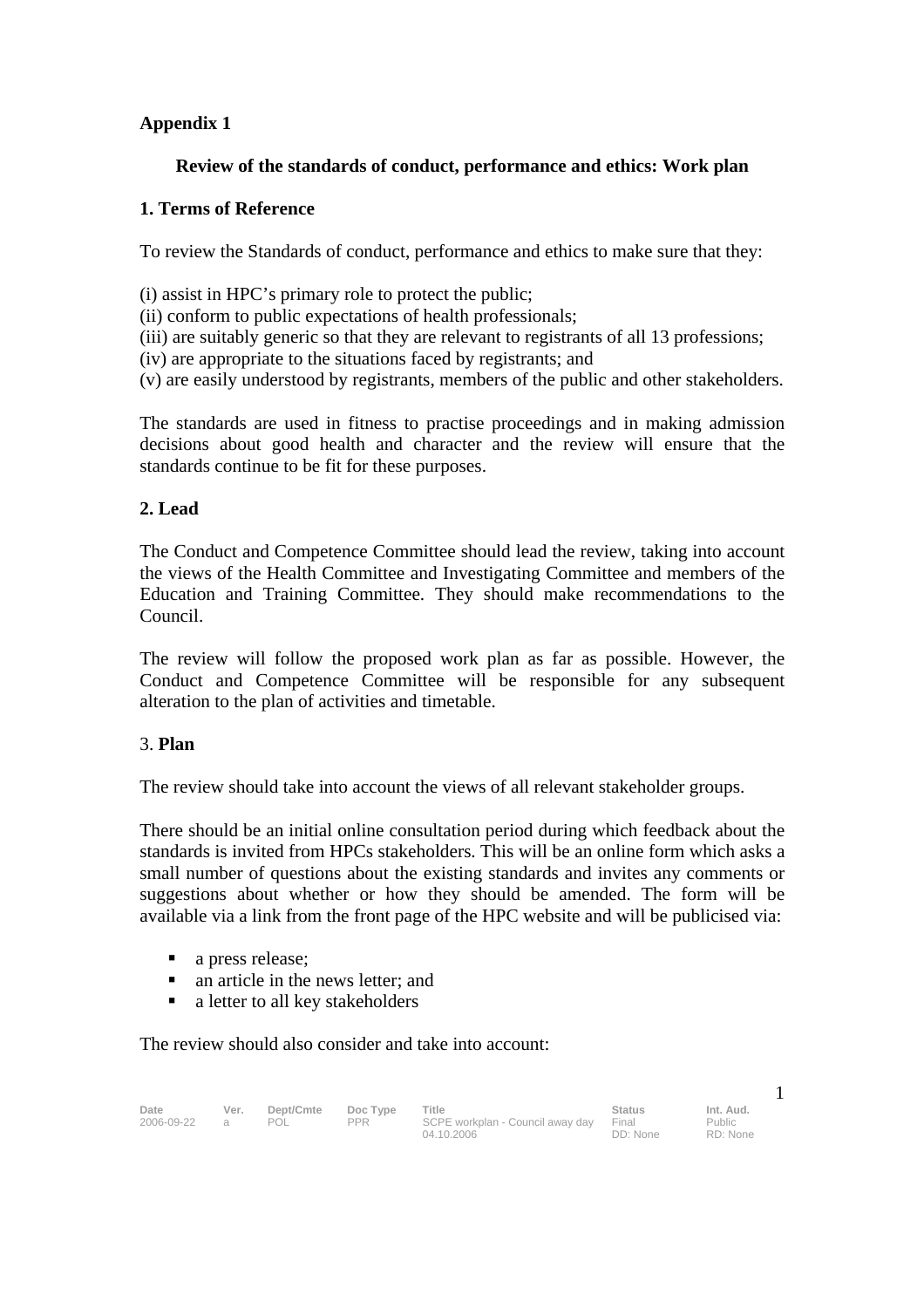- the standards and codes of practice of other organisations;
- any changes in legislation since the original standards were produced;
- information from fitness to practise panellists and a review of the cases heard to date;
- **n** information from the professional bodies; and
- **information from groups who have a patient/ public involvement perspective.**

The above is not an exhaustive list.

The above approach is suggested as a thorough way of reviewing the standards. The initial consultation will allow the Council to reach a potentially wide range of stakeholders who have an interest in the standards. This will inform the progress of the subsequent review process.

#### **4. Plan of Activities**

The following is a suggested plan of activities for the review:

#### **July/August 2006**

Initial Online Consultation – approximately 6 weeks

#### **September 2006**

Meetings of the Health Committee  $(7<sup>th</sup>$  September 2006), Investigating Committee  $(14<sup>th</sup> September 2006)$ , Conduct and Competence Committee  $(19<sup>th</sup> September 2006)$ .

Discussion forums with patient / consumer groups and professional bodies

These meetings have been provisionally scheduled for **25th September 2006** and **29th September 2006**.

There will be participation of the chairs of the three fitness to practise committees.

#### **October 2006**

Discussion at Council away day –  $4<sup>th</sup>$  and  $5<sup>th</sup>$  October 2006 (pending the approval / opinion of the new President)

#### **November 2006**

Draft produced and presented at meetings of Health Committee  $(7<sup>th</sup>$  November 2006). Investigating Committee  $(16<sup>th</sup>$  November 2006) and Conduct and Competence Committee  $(22<sup>nd</sup>$  November 2006). Views sought from members of the Education and Training Committee (electronic).

| Date       | Ver. | Dept/Cmte | Doc Type | <b>Title</b>                           | <b>Status</b> | Int. Aud. |
|------------|------|-----------|----------|----------------------------------------|---------------|-----------|
| 2006-09-22 |      | POL       | PPR      | SCPE workplan - Council away day Final |               | Public    |
|            |      |           |          | 04.10.2006                             | DD: None      | RD: None  |

2